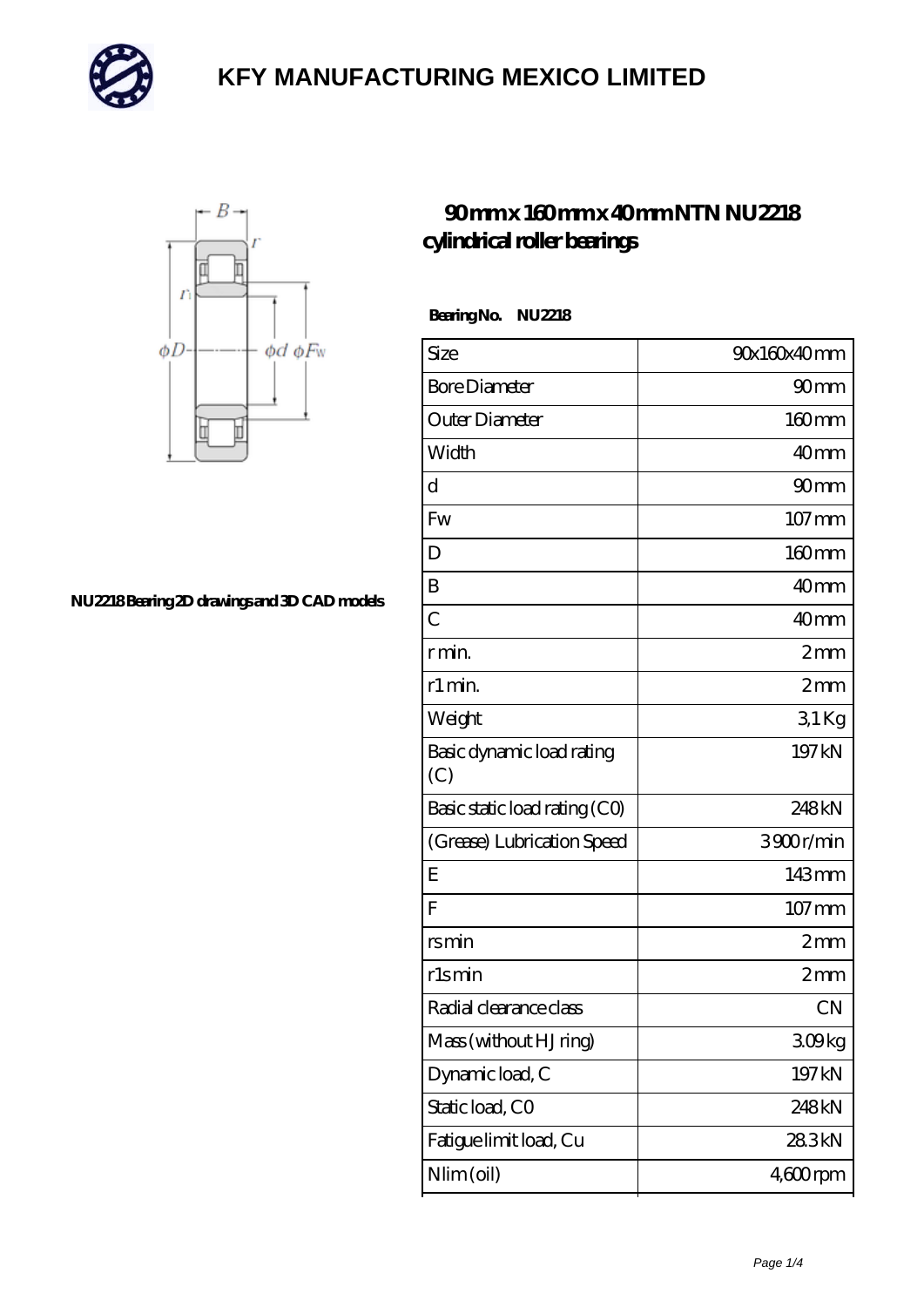

| Nlim (grease)                      | 3900rpm                                                          |
|------------------------------------|------------------------------------------------------------------|
| Min operating temperature,<br>Tmin | $-40^{\circ}$<br>$\mathcal{C}$                                   |
| Max operating temperature,<br>Tmax | $120^\circ$<br>$\mathcal C$                                      |
| damin                              | $99$ mm                                                          |
| damax                              | $105$ <sub>mm</sub>                                              |
| dbmin                              | $109$ mm                                                         |
| Damax                              | 151 mm                                                           |
| ramax                              | 2mm                                                              |
| rlamax                             | 2mm                                                              |
| Category                           | Cylindrical Roller Bearings                                      |
| Inventory                          | 0 <sup>0</sup>                                                   |
| Manufacturer Name                  | <b>NTN</b>                                                       |
| Minimum Buy Quantity               | N/A                                                              |
| Weight / Kilogram                  | 3095                                                             |
| Product Group                      | <b>BO4144</b>                                                    |
| <b>Bore Profile</b>                | Straight                                                         |
| Cage Material                      | Steel                                                            |
| Precision Class                    | RBEC 1   ISO PO                                                  |
| Number of Rows of Rollers          | Single Row                                                       |
| Separable                          | Inner Ring - Both Sides                                          |
| Rolling Element                    | Cylindrical Roller Bearing                                       |
| Profile                            | Complete with Outer and<br>Inner Ring                            |
| Snap Ring                          | No                                                               |
| Internal Clearance                 | CO-Medium                                                        |
| Retainer                           | Yes                                                              |
| Relubricatable                     | Yes                                                              |
| Inch - Metric                      | Metric                                                           |
| <b>Other Features</b>              | Plain Inner Ring   2 Rib<br>Outer Ring   Cage On Outer<br>RingID |
| Long Description                   | 90MM Bore; Straight Bore                                         |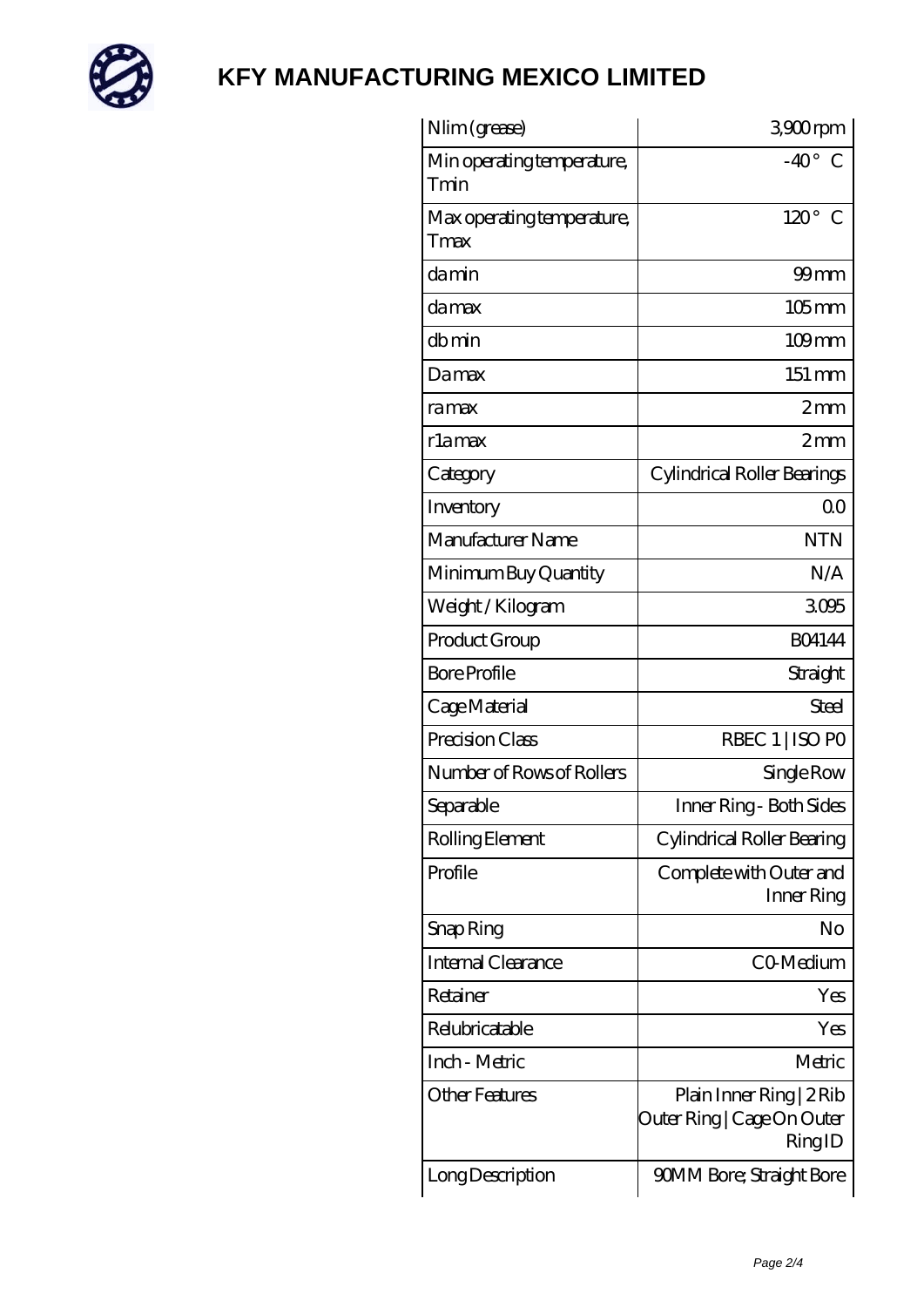

|                        | Profile; 160MM Outside            |
|------------------------|-----------------------------------|
|                        | Diameter; 40MM Width;             |
|                        | Steel Cage Matetrial; RBEC        |
|                        | 1   ISO PO, Single Row,           |
|                        | Inner Ring - Both Sides           |
|                        | Separable; No Snap Ring           |
|                        | Relubricatable; CO Medium<br>Inte |
|                        |                                   |
| Category               | Cylindrical Roller Bearing        |
| <b>UNSPSC</b>          | 31171547                          |
| Harmonized Tariff Code | 8482.5000.00                      |
| Noun                   | Bearing                           |
| Manufacturer URL       | http://www.ntnamerica.co          |
|                        | m                                 |
| Weight/LBS             | 7.56                              |
| Outside Diameter       | 6.299 Inch   160 Millimeter       |
| Bore                   | 3543Inch   90Millimeter           |
| Width                  | 1.575 Inch   40 Millimeter        |
| bore diameter:         | 90 <sub>mm</sub>                  |
| static load capacity:  | 315000N                           |
| outside diameter:      | $160$ <sub>mm</sub>               |
| precision rating       | ISO Class O                       |
| overall width:         | 40 <sub>mm</sub>                  |
| maximum rpm:           | 4600rpm                           |
| flanges:               | (2) Outer Ring                    |
| bearing material:      | Hardened Alloy Steel              |
| bore type:             | Straight                          |
| cage material:         | Pressed Steel                     |
| number of rows         | 1                                 |
| finish/coating         | Uncoated                          |
| internal clearance:    | <b>CN</b>                         |
| closure type:          | Open                              |
| ring separation:       | Separable Inner Ring              |
| fillet radius          | $2 \text{mm}$                     |
| operating temperature  | $-40$ to $120^{\circ}$ C          |